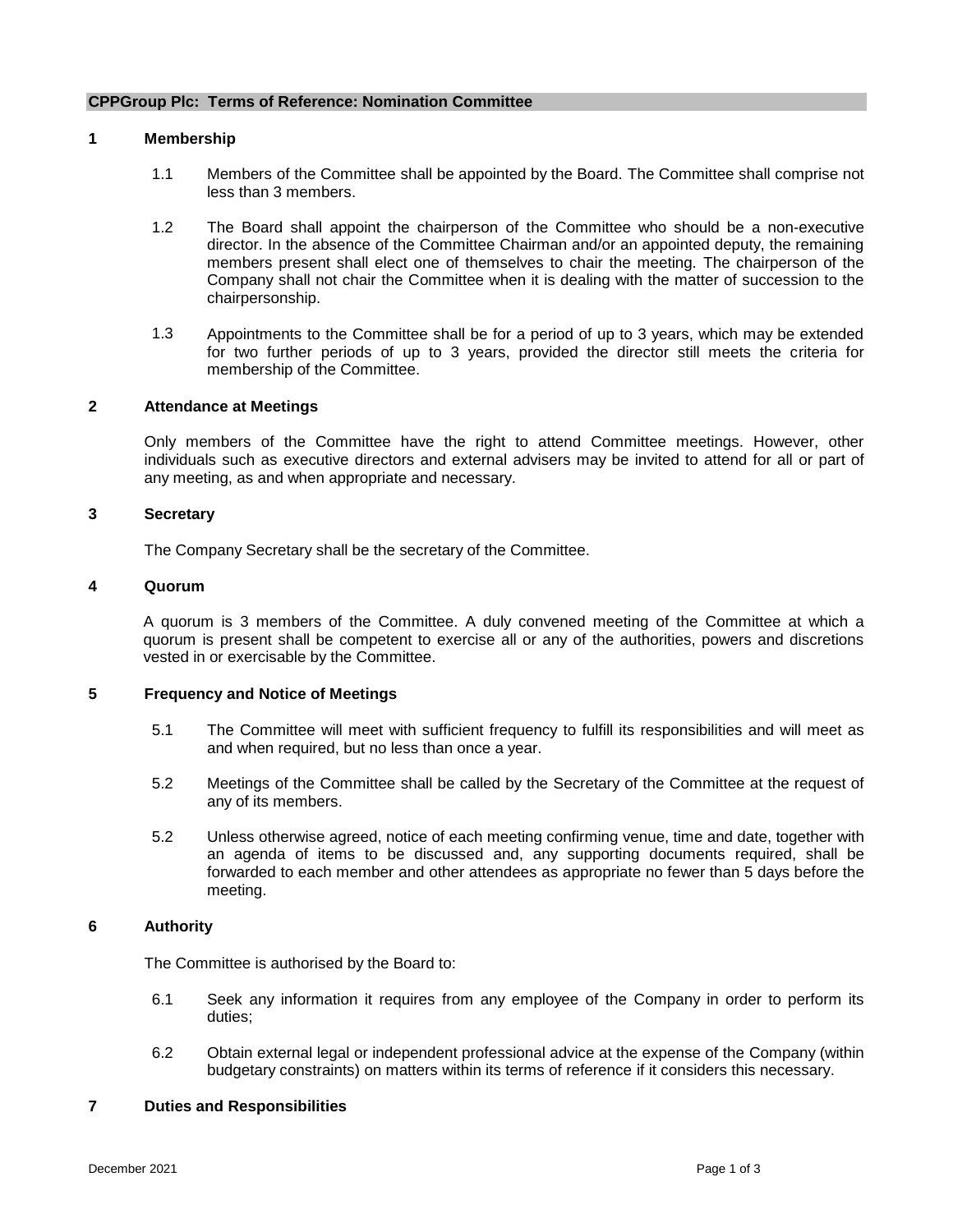The primary objective of the Committee is to assist the Chairman in keeping the composition of the Board under review and lead the appointments process for nominations to the Board and other Board Committees, always having regard to best practice in corporate governance standards.

The Committee shall:

- 7.1 Regularly review the structure, size and composition (including the skills, knowledge experience and diversity) required of the Board and make recommendations to the Board with regard to any change;
- 7.2 Give full consideration to succession planning for directors and other senior executives in the course of its work, taking into account the challenges and opportunities facing the Company and what skills and expertise are therefore needed on the Board in the future;
- 7.3 Keep under review the leadership needs of the organisation, both Executive and Non-Executive, with a view to ensuring the continued ability of the organisation to compete effectively in the marketplace;
- 7.4 Be responsible for identifying and nominating for the approval of the Board, candidates to fill Board vacancies as and when they arise;
- 7.5 Before any appointment is made to the Board, evaluate the balance of skills, knowledge and experience on the Board, and in the light of this evaluation prepare a description of the role and capabilities required for a particular appointment. In identifying suitable candidates the Committee shall:
	- 7.6.1 as far as possible, use open advertising or the services of external advisers to facilitate the search;
	- 7.6.2 consider candidates on merit and against objective criteria, with due regard for the benefits of diversity on the Board, including gender, and taking care that appointees have enough time available to devote to the position;
- 7.7 For the appointment of a Chairman, the Committee should prepare a job specification, including the time commitment expected. A proposed Chairman's other significant commitments should be disclosed to the Board before appointment and any changes to the Chairman's commitments should be reported to the Board as they arise;
- 7.8 Prior to the appointment of a director, the proposed appointee should be required to disclose any other business interests that may result in a conflict of interest and be required to report any future business interests that could result in a conflict of interest;
- 7.9 Ensure that on appointment to the Board, non-executive directors receive a formal letter of appointment, setting out clearly what is expected of them in terms of time commitment, Committee service and involvement outside the Board meetings; and
- 7.10 Review the results of the Board performance evaluation process that relate to the composition of the Board.

The Committee shall also make recommendations to the Board concerning:

- 7.11 Formulating plans for succession for both Executive and Non-Executive Directors and in particular for the key roles of Chairman and Chief Executive;
- 7.12 Suitable candidates for the role of Senior Independent Director, where appropriate;